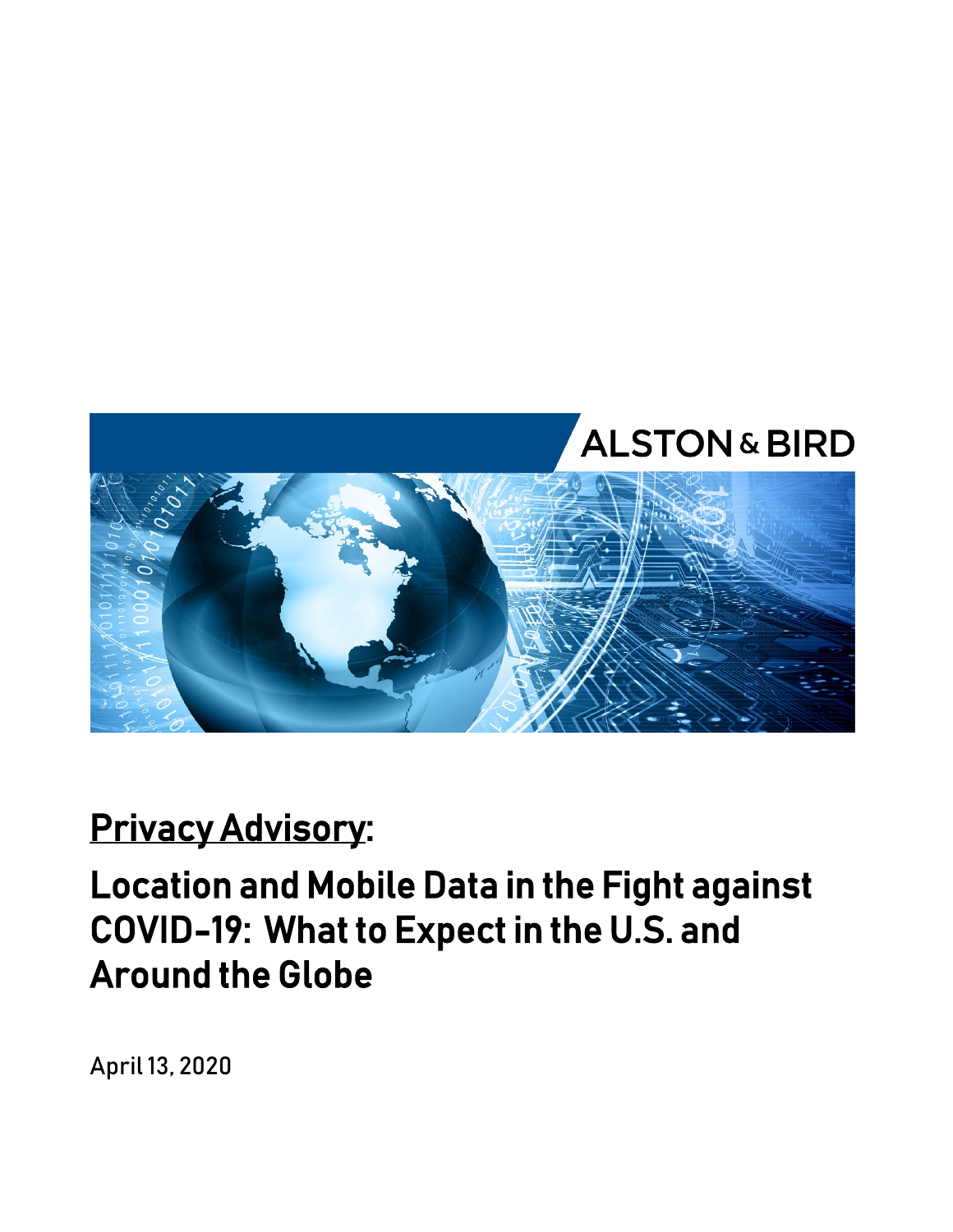

### **Location and Mobile Data in the Fight against COVID-19: What to Expect in the U.S. and Around the Globe**

#### by [Amy Mushahwar,](https://www.alston.com/en/professionals/m/mushahwar-amy-s/) [Daniel Felz](https://www.alston.com/en/professionals/f/felz-daniel-j), and [Jon Knight](https://www.alston.com/en/professionals/k/knight-jon/)

\* \* \* \* \* \*

Governments are increasingly seeking to leverage consumer geolocation and other mobile device data to assist with fighting the spread of COVID-19, as cases continue to mount globally. Location data can be of significant value to public health models, such as models that determine areas where socialdistancing measures are needed or test whether such measures are effective. In some areas, governments are also using location data for contact tracing, or for measures designed to monitor and enforce quarantine of individuals who have tested positive for COVID-19 or those with whom such persons have come into contact.

Given the urgency of this matter, nations are now using some variant of location data for policymaking or protective measures. Even traditionally privacy-protective jurisdictions such as Austria, Germany, Italy, and the UK have found methods – reportedly approved of by privacy regulators – for leveraging anonymized mobile location data in the fight against COVID-19. This data will likely continue to be important as COVID-19-related restrictions are lifted, and governments attempt to monitor public health as individuals gradually return to pre-COVID economic activities.

Telecommunications providers and other technology companies have vast stores of location data that can provide significant value in these efforts. Not surprisingly, governmental authorities around the world have been approaching businesses in these sectors to gain access to location data assets. Making location and other mobile device data available to governmental agencies can also raise significant data protection issues for the companies involved.

This Advisory briefly summarizes how the United States and other nations are leveraging or considering using location and other device data to fight COVID-19.

#### **1. United States – A Timeline of Our Measures**

 **Initial Discussions.** In mid-March, press reports that the federal government had contacted technology companies to discuss using location data to combat COVID-19 prompted Senator Ed [Markey to publish a letter](https://www.markey.senate.gov/imo/media/doc/Markey%20Letter%20-%20OSTP%20Location%20Data%203.18.20.pdf) asking the administration to provide answers about how location data would be used. Around the same time, scientists, technologists and epidemiologists published [an open letter](https://stop-covid.tech/) in support of leveraging mobile data against COVID-19.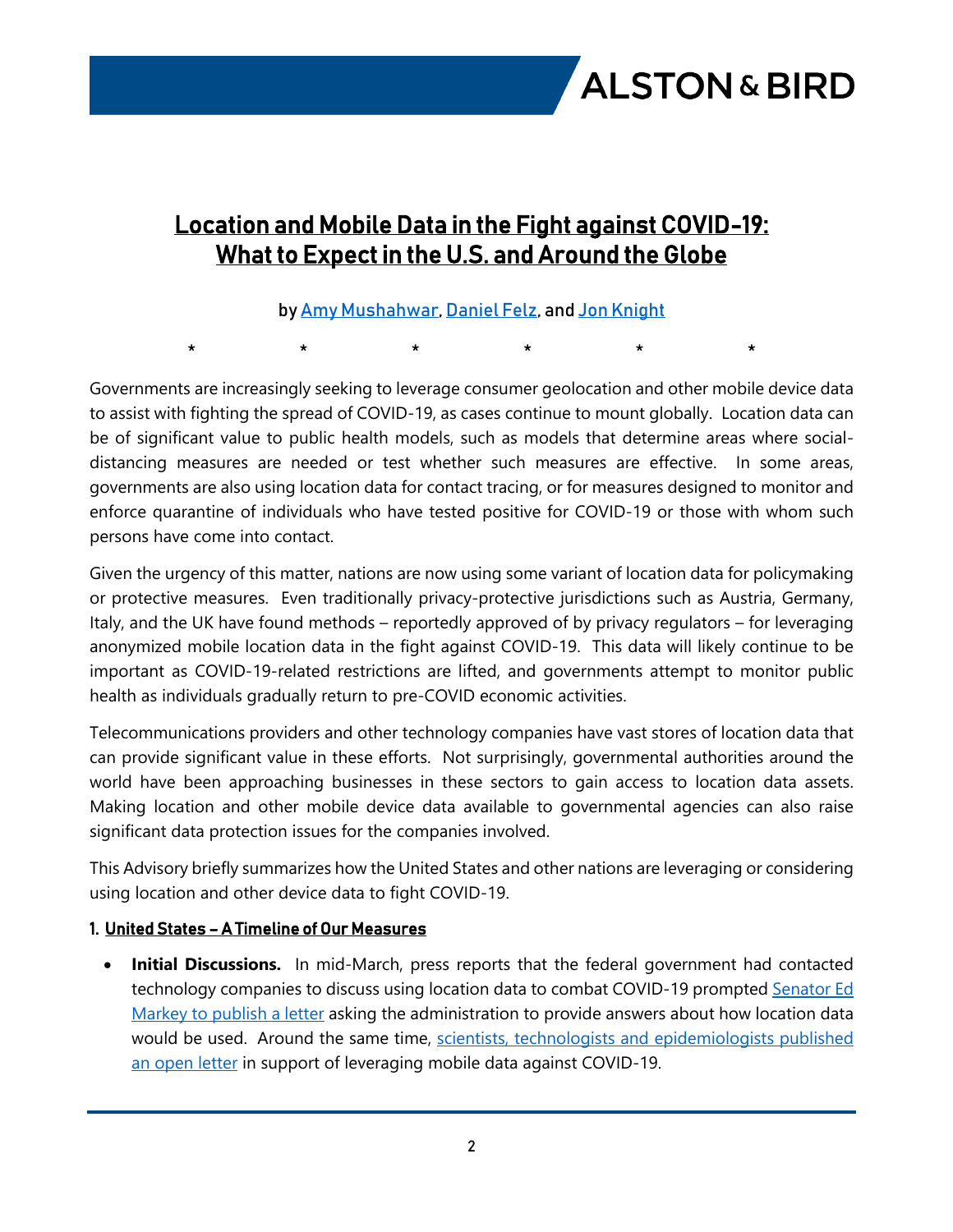- **Funding for CDC Data Efforts in Stimulus Bill.** Congress's stimulus bill (the CARES Act), signed into law on March 27, requires the CDC to develop data-driven COVID-19 solutions. In particular, it [appropriates \\$500 million to the CDC](https://www.congress.gov/bill/116th-congress/house-bill/748/text#toc-H165BCD10ED84484EA6114C0F6FF4E663) for "public health data surveillance and analytics infrastructure modification." The CDC has 30 days to report to Congress on its "development of a **public health surveillance and data collection system for coronavirus**" using this \$500 million in appropriated funds.
	- $\circ$  In using the word "surveillance" to describe this data grant, Congress appears to recognize the importance of contact tracing to the control and prevention of infectious disease. Also, in connection with this authorization on "public health surveillance," it is useful to note that the term "surveillance" has been used for many decades in a different context for public health purposes than for government intelligence activities. For instance, the World Health [Organization states](https://www.who.int/topics/public_health_surveillance/en/): "Public health surveillance is the continuous, systematic collection, analysis and interpretation of health-related data needed for the planning, implementation, and evaluation of public health practice." The CDC [has a similar definition](https://www.cdc.gov/surveillance/improving-surveillance/Public-health-surveillance.html) (examples of which can be seen in what the CDC describes as its weekly "[surveillance report](https://www.cdc.gov/media/releases/2020/s0404-covid19-surveillance-report.html)," named "COVIDView").
	- o The CARES Act does not limit the types of data the CDC should use for such a program, or how the CDC should obtain it. Mobile location data would potentially be one type of data the CDC could choose to use to fulfill its obligations. The CDC's level of funding would permit significant internal and external efforts, perhaps including collaboration with telecom and/or technology companies.
- **White House Statements.** On April 8, press reports indicated that White House officials were seeking to create a national COVID-19 surveillance system, prompting Sen. Ed Markey to publish [a statement](https://www.markey.senate.gov/news/press-releases/senator-markey-statement-on-reported-white-house-national-coronavirus-surveillance-system) indicating he intends to "call[] on the White House to provide more details of this effort." While we have seen no official reports on the status of White House efforts, on April 9, Vice President Pence also [stated](https://www.whitehouse.gov/briefings-statements/remarks-president-trump-vice-president-pence-members-coronavirus-task-force-press-briefing-23/) during a Coronavirus Task Force Press Briefing that the administration is working on both diagnostic virus testing and "surveillance testing," the latter of which will require data to know to know those who may have come into contract with infected individuals.
- **Senate Hearings.** On April 9, the U.S. Senate Committee on Science, Commerce and Transportation held a "paper hearing" titled ["Enlisting Big Data in the Fight Against Coronavirus."](https://www.commerce.senate.gov/2020/4/enlisting-big-data-in-the-fight-against-coronavirus) Witnesses included academics, privacy advocates, and industry representatives. The committee posted the chairman's and ranking member's opening statements and witness testimony. Member questions were sent to witnesses by close of business on April 9, and witnesses have a 96-business-hour turnaround time to answer them. The questions and witness responses will be posted on the committee's website once received and the committee will provide an official transcript for the record.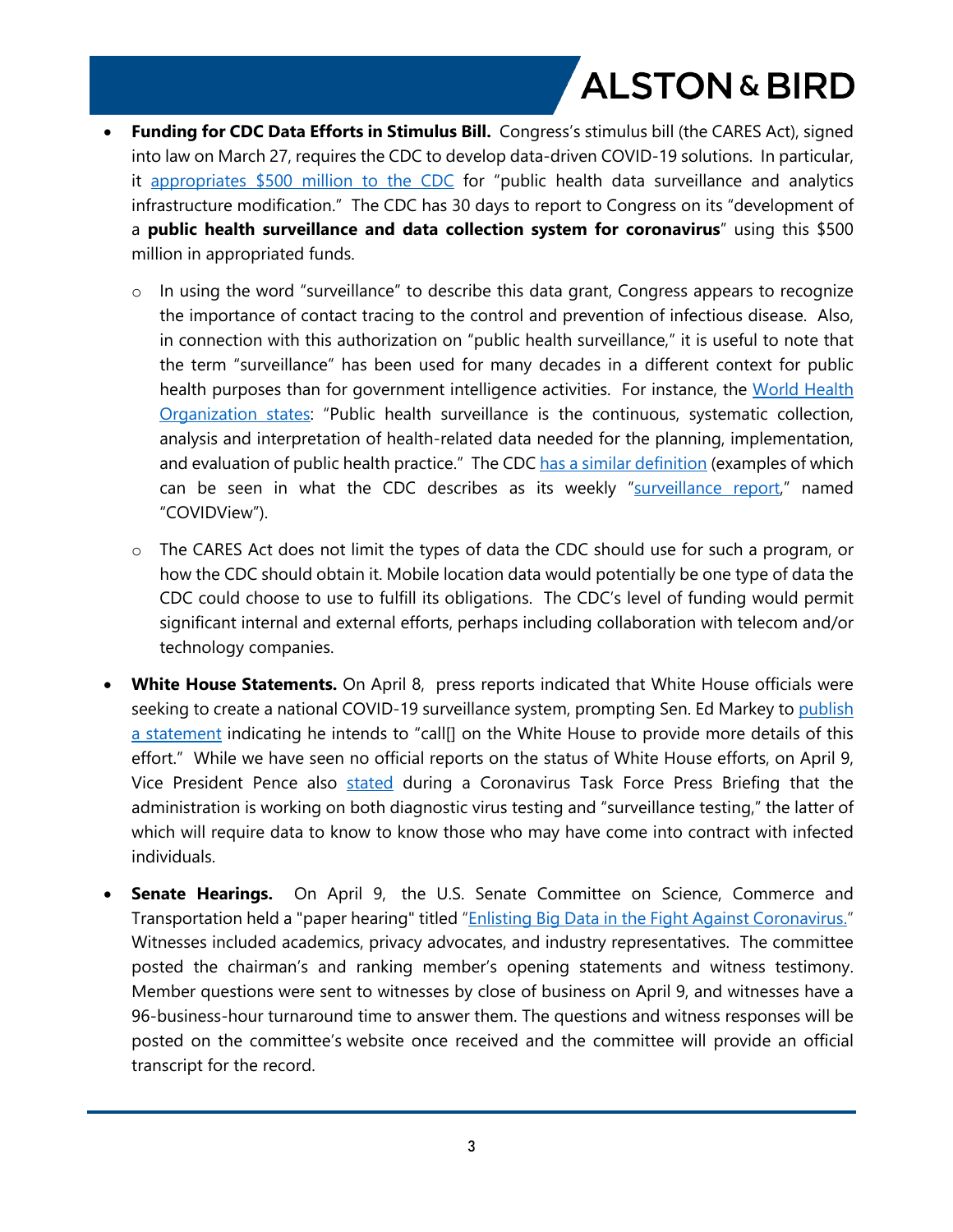- John's Hopkins Tracing Proposal. On April 13, the Johns Hopkins Center for Health Security issued a [National Plan To Enable Comprehensive COVID-19 Case Finding And Contact Tracing In](http://www.centerforhealthsecurity.org/our-work/pubs_archive/pubs-pdfs/2020/a-national-plan-to-enable-comprehensive-COVID-19-case-finding-and-contact-tracing-in-the-US.pdf)  [The US](http://www.centerforhealthsecurity.org/our-work/pubs_archive/pubs-pdfs/2020/a-national-plan-to-enable-comprehensive-COVID-19-case-finding-and-contact-tracing-in-the-US.pdf). This plan, developed by public health experts in consultation with technologists, identifies three primary needs: (1) rapid testing for all symptomatic cases or those with a reasonable suspicion of COVID-19 exposure; (2) widespread antibody testing; and (3) a technical solution that traces all contacts of reported cases. It proposes, among other things, using a mobile contact-tracing app that could, with user permission, record and store location data for contact tracing and tracking purposes, then sync this data with existing electronic health records. The plan does not contain any specific app technology, instead discussing apps developed in Singapore and the UK (discussed below) as potential examples.
- **Actions by Technology Companies**. A number of technology companies have announced key partnerships and individual actions to aid in COVID-19 data efforts. A few examples include:

#### Key Partnerships:

- o Apple & Google: On April 10, Apple and Google [announced a partnership](https://www.apple.com/newsroom/2020/04/apple-and-google-partner-on-covid-19-contact-tracing-technology/) on COVID-19 initiative to develop APIs and operating system-level technology to assist in contract tracing. The companies plan to do a two-stage implementation: Stage 1 will enable interoperability between Android and iOS devices using public health authority apps (many of which have been developed to help fight COVID-19, and are explained in detail below). Stage 2 will involve working together to create a broad Bluetooth-based contact tracing platform. The companies have committed to making privacy, transparency, and consent central within these efforts. They have also released their draft [Bluetooth specification,](https://covid19-static.cdn-apple.com/applications/covid19/current/static/contact-tracing/pdf/ContactTracing-BluetoothSpecificationv1.1.pdf) [cryptography](https://covid19-static.cdn-apple.com/applications/covid19/current/static/contact-tracing/pdf/ContactTracing-CryptographySpecification.pdf)  [specification](https://covid19-static.cdn-apple.com/applications/covid19/current/static/contact-tracing/pdf/ContactTracing-CryptographySpecification.pdf), and [framework API documentation](https://covid19-static.cdn-apple.com/applications/covid19/current/static/contact-tracing/pdf/ContactTracing-FrameworkDocumentation.pdf) to the public.
- o COVID-19 Mobility Data Network: A "network of infectious disease epidemiologists" recently launched the "[COVID-19 Mobility Data Network"](https://www.covid19mobility.org/) "in partnership with Facebook, Camber Systems, and Cuebiq." These companies provide "aggregated data sets" for epidemiologists to use to "provide situation reports to decision-makers who are implementing social distancing interventions," including reports on effectiveness, high-risk zones, and areas for potential roll-backs.

#### Individual Actions:

- o Unacast [announced](https://www.unacast.com/post/the-unacast-social-distancing-scoreboard) it was launching "a pro bono Covid-19 Toolkit to help public health experts, policy makers, academics, community leaders, and businesses," the first element of which is a "[Social Distancing Scoreboard"](https://www.unacast.com/covid19/social-distancing-scoreboard) for all U.S. states and their counties.
- o [Facebook also announced](https://about.fb.com/news/2020/04/data-for-good/) it is expanding its "Data for Good" initiative to use "aggregated data" to provide COVID-19-related tools for policymakers, such as "co-location maps," "movement range trends," and "social connectedness" insights.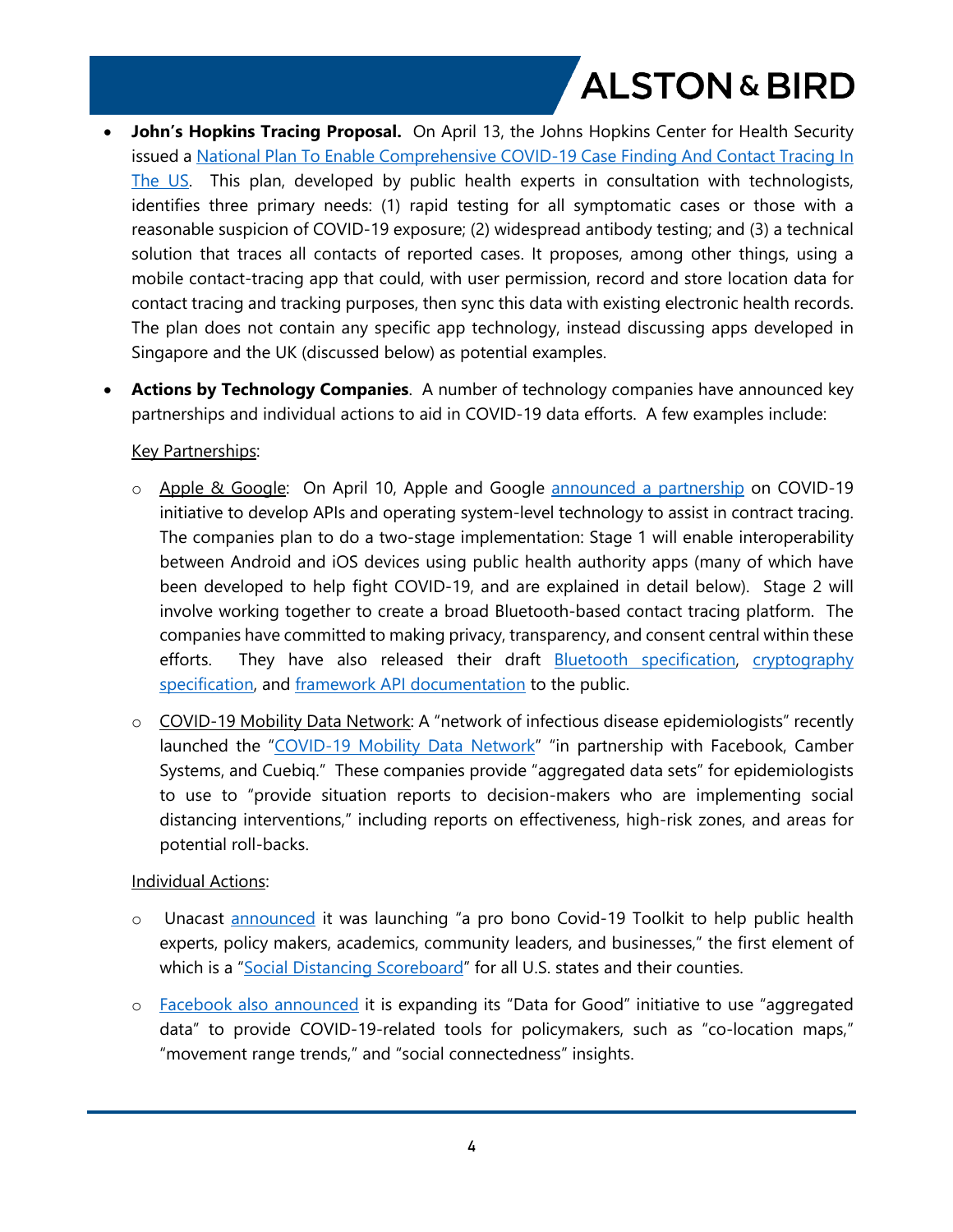o [Google announced](https://www.google.com/covid19/mobility/) it is providing "mobility reports" for COVID-19 efforts, which use "aggregated, anonymized sets of data from users who have turned on" their "location history" setting to show "movement trends over time by geography."

#### **2. Global Efforts**

Outside of the United States, a number of countries have begun to leverage mobile device information in their fight against COVID-19. In many of these countries, collaboration is occurring directly between scientists, technology companies, telecommunications providers and government agencies.

- **a. The European Approach:** Within Europe, telecoms have begun collaborating with government agencies to enable policymakers to use mobile phone location data in COVID-19 prevention. Germany appears to have been the first, with [Deutsche Telecom announcing](https://www.telekom.com/de/blog/konzern/artikel/mit-schwarmdaten-gegen-ansteckung-597374) that its affiliate Motionlogic was sharing anonymized signals data with the Robert Koch Institute (Germany's CDC-like public health agency). In Austria and Italy, telecoms have publicly stated they are providing analytics to governments based on anonymous mobile phone data, with [Austria's A1](https://newsroom.a1.net/news-stellungnahme-zur-aktuellen-medienberichterstattung?id=103337&menueid=12658&l=deutsch) and [Italy's Vodafone](https://www.vodafone.com/news-and-media/vodafone-group-releases/news/vodafone-launches-five-point-plan-to-help-counter-the-impacts-of-the-covid-19-outbreak) confirming this collaboration in press releases. In France, a leading public health research institute [announced](https://presse.inserm.fr/en/deploying-cellphone-data-to-fight-covid-19/38831/) collaboration with telecom Orange. In the United Kingdom, following press reports that telecoms were considering providing mobile data to the government, the UK's privacy regulator [publicly stated support](https://ico.org.uk/about-the-ico/news-and-events/news-and-blogs/2020/03/statement-in-response-to-the-use-of-mobile-phone-tracking-data-to-help-during-the-coronavirus-crisis/) for using "anonymized and aggregated" location data to fight COVID-19. Additionally, the UK's [National Health Service announced](https://healthtech.blog.gov.uk/2020/03/28/the-power-of-data-in-a-pandemic/) it is working with Microsoft, Amazon Web Services, Palantir, and Faculty AI to develop a visibility solution to manage hospital capacity and resources across the NHS's hospitals. At the pan-European level, [the European Commission announced](https://ec.europa.eu/commission/presscorner/detail/en/mex_20_521) it had conferenced with the "CEOs of European telecommunication companies" to discuss "the sharing of anonymized metadata for modelling and predicting the propagation of the virus" in a manner "that is fully compliant with the GDPR and ePrivacy legislation."
	- While in some of the above cases it is difficult to determine with precision, the initial wave of European collaboration likely relies on some version of telecoms sharing anonymized mobile phone information, or models based thereon, to help governments understand the spread of COVID-19, thereby helping policymakers design and implement preventive measures. There appears to be high-level agreement across European democracies that this kind of collaboration can represent a reasonable and effective response to the COVID-19 crisis. Both the [European Data Protection Board](https://edpb.europa.eu/sites/edpb/files/files/file1/edpb_statement_2020_processingpersonaldataandcovid-19_en.pdf) and [European Data Protection Supervisor](https://edps.europa.eu/sites/edp/files/publication/20-03-25_edps_comments_concerning_covid-19_monitoring_of_spread_en.pdf) issued initial statements approving of such collaboration in principle, on conditions that data being shared are anonymous, and administrative controls are in place (such as only limiting access to appropriate experts, implementing strong security, and limiting retention periods). In Germany, the head of Germany's federal privacy regulator publicly [tweeted](https://twitter.com/ulrichkelber/status/1240239195236466688?s=21) his approval of Deutsche Telekom sharing data with Germany's public health agency. Thus far, the only regulator to publicly take a contrary position has been the Dutch privacy supervisor, which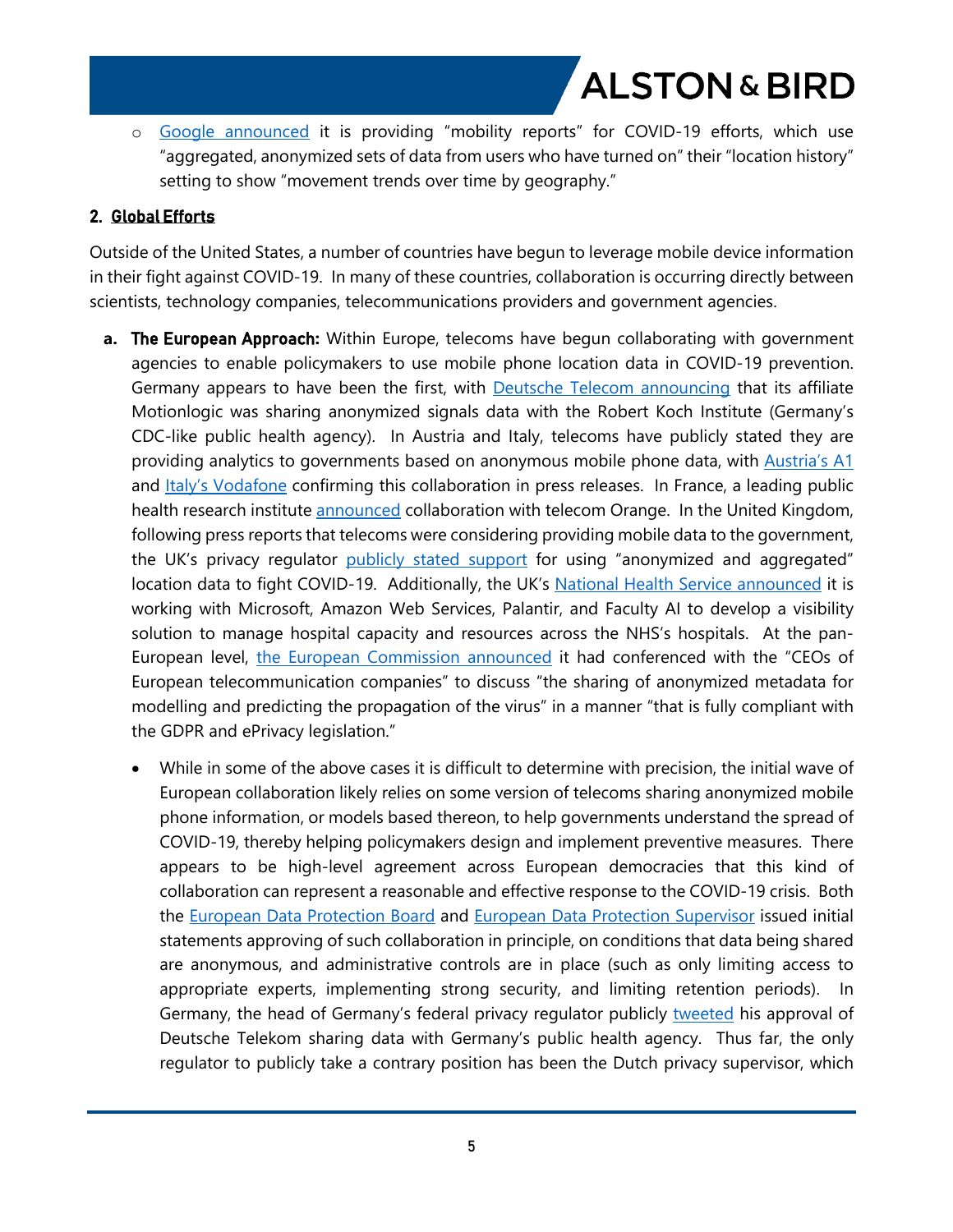arqued that it is "not possible" to irreversibly anonymize location data, and thus sharing of such data by telecoms requires a new statute. The European Data Protection Board has [prioritized providing further guidance](https://edpb.europa.eu/news/news/2020/european-data-protection-board-issue-guidance-data-processing-fight-against-covid-19_en) on the "use of location data and anonymization of data," and [requested a mandate](https://edpb.europa.eu/sites/edpb/files/files/file1/edpb_20200407_rfm_locationcontactdatacovid19.pdf) from its plenary to provide such quidance. In parallel, the [European Commission has stated](https://ec.europa.eu/info/sites/info/files/recommendation_on_apps_for_contact_tracing_4.pdf) it is working with EU Member States to develop a technology toolbox containing a "common approach for the use of anonymized and aggregated mobility data" for COVID-19 modeling, as well as for evaluating social distancing measures.

- Going forward, there may be a "second wave" in which European governments facing particularly severe COVID-19 outbreaks may possibly seek to use mobile phone data for "containment" measures, such as (a) "contact tracing" (i.e., to determine who has been in contact with COVID-diagnosed individuals), or potentially for (b) enforcement of quarantine and social-distancing measures. These uses may go beyond anonymized data sets and require device-level data, and are likely to require further legal discussions. Italy has been one of the hardest hit by COVID-19 in Europe, and [in recent interviews, the head of Italy's](https://www.garanteprivacy.it/web/guest/home/docweb/-/docweb-display/docweb/9298389)  [privacy regulator indicated that](https://www.garanteprivacy.it/web/guest/home/docweb/-/docweb-display/docweb/9298389) contact-tracing and quarantine-enforcement measures would potentially be permissible on an extraordinary and temporary basis under existing laws using health-related mobile apps. His stated rationale was that even the right to privacy is subject to limitations in the face of the collective interest, which can be crafted proportionately, with minimized information collection and subject to appropriate controls.
- The European Commission appears to agree that mobile apps are a promising solution for combatting COVID-19 in a privacy-preserving manner. On April 8, the Commission published a "Recommendation on a Common Union Toolbox for the Use of Technology and Data to [Combat and Exit from the COVID-19 Crisis.](https://ec.europa.eu/info/sites/info/files/recommendation_on_apps_for_contact_tracing_4.pdf)" This Recommendation recognizes that mobile apps "can support health authorities" in "containing the ongoing COVID-19 pandemic," and announces that the Commission will coordinate with Member States to publish a "pan-European approach for COVID-19 mobile applications" by April 15. Under the Commission's Recommendation, the European Data Protection Board and European Data Protection Supervisor will be integrated into any European approach for COVID-19 app development.
- b. **AsiaPAC Approaches**: Within Asian nations, governments are using individually identifiable mobile phone data to map movements of COVID-positive individuals, conduct contact tracing, and enforce quarantines. For instance, South Korea's [epidemic-response statute](https://elaw.klri.re.kr/eng_mobile/ganadaDetail.do?hseq=37239&type=abc&key=INFECTIOUS%20DISEASE%20CONTROL%20AND%20PREVENTION%20ACT¶m=I) enables authorities to collect mobile phone data from telecoms to reconstruct victims' recent whereabouts, then contact-trace others who may have come into contact with them; use of this data statutorily is limited to conducting activities related to combatting the spread of infectious diseases. In Hong Kong, following reports the government was considering using social media data to track potential COVID-19 carriers, the Hong Kong Privacy Commissioner [issued a](https://www.pcpd.org.hk/english/news_events/media_statements/press_20200226.html)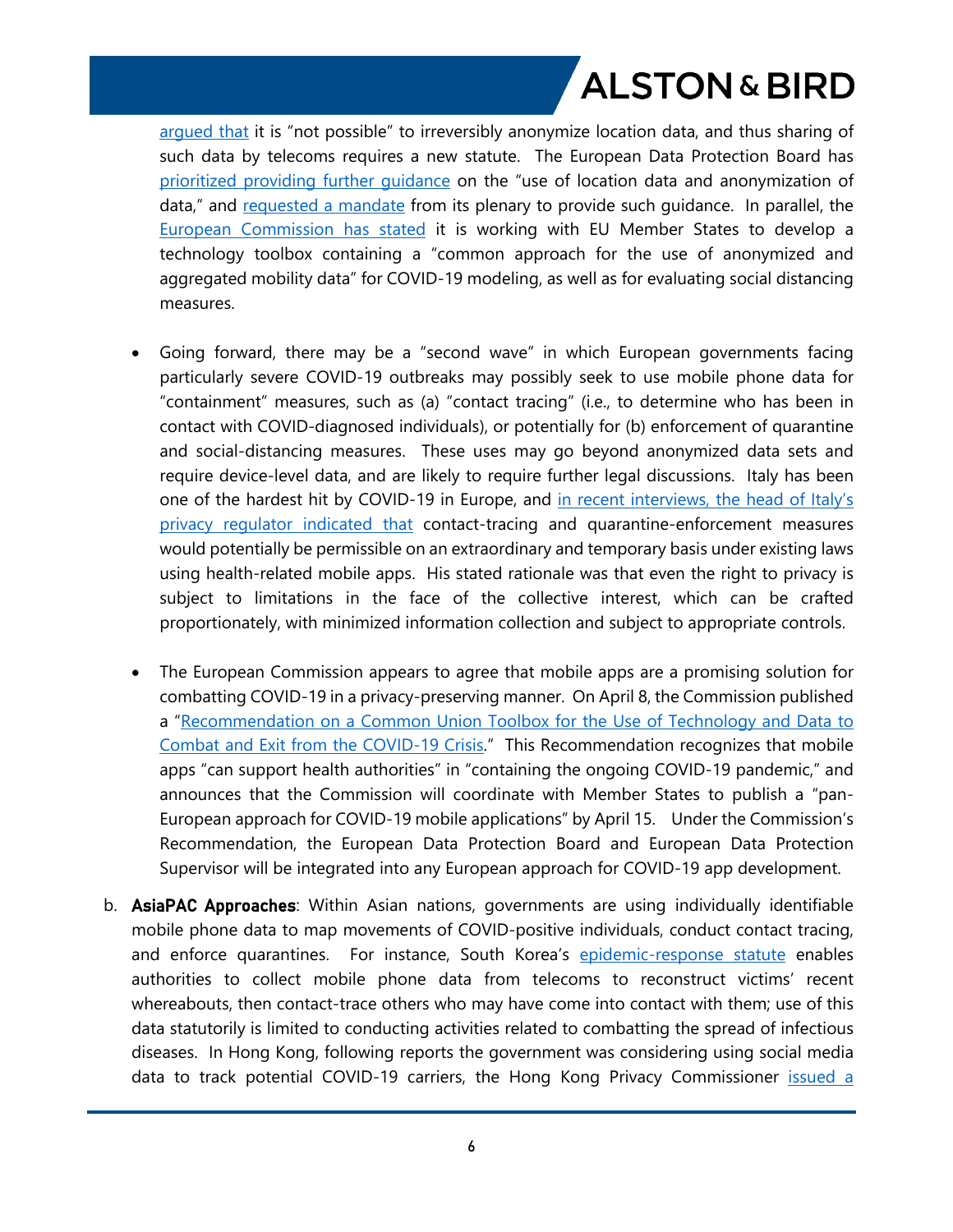[statement](https://www.pcpd.org.hk/english/news_events/media_statements/press_20200226.html) that "there are sufficient legal and justifiable bases ... on which the government may collect and use information obtainable offline or online … with a view to tracking potential COVID-19 carriers." Further, although difficult to verify through official sources, it has been broadly reported that China used telecommunications companies to track and contact people who had traveled through Hubei province during the early days of the virus, allowing Chinese authorities to re-create the steps of virus carriers and people that they may have encountered and issue warnings.

- c. **Israel's Approach**: Israel's approach has garnered attention for its uniqueness. Benjamin Netanyahu's government [issued emergency regulations](https://www.gov.il/he/departments/policies/dec4899_2020) to authorize the Shin Bet (Israel's internal security service) to use identifiable cellphone location data from customers in Israel and the West Bank to determine whether individuals have come into contact with COVID-positive individuals. Israel's legislation garnered significant criticism, and Israel's Supreme Court issued a temporary injunction against the new legislation several days after it passed, requiring Israel's Parliament to form an oversight committee before Shin Bet could use its new tracking powers.
- d. **Canada's Approach:** Canada is reportedly declining to use any surveillance tools to track the virus at this point. Canada's Federal Public Safety Minister recently confirmed in a statement to [the press that](https://www.thestar.com/politics/federal/2020/03/27/some-countries-are-spying-on-their-citizens-in-the-fight-against-covid-19-ottawa-rejects-the-idea-at-least-for-now.html) the government will "do everything in our power" to preserve civil liberties and personal privacy: "the law is still the law . . . and the highest law in the land is the Charter of Rights and Freedoms, which our government will always uphold." Currently, we have not been able to identify any publication that indicates the federal government has asked Canada's health or other agencies to obtain location or other mobile device data about the public.

#### **3. COVID-19 Mobile Apps – Coming Soon from a Government Near You**

In addition to the data-sharing measures outlined above, many national, state, and local governments have begun to develop mobile apps that help governments address various aspects of COVID-19.

#### **a. Contact-Tracing Apps with a Privacy Focus**

Potentially of significant interest for U.S. policymakers and companies is a class of mobile apps that have been developed to enable individual-level "containment" measures – such as contact-tracing and quarantine enforcement – on a voluntary and potentially privacy-preserving basis. Given recent expressions by U.S. public health experts on the importance of contact tracing and quarantining for long-term COVID-19 containment, apps designed to enable such measures in a privacy-preserving manner could offer significant support to COVID-19 prevention:

• Singapore is reported to have provided "proof of concept" for an app designed to enable contact tracing while preserving privacy, by publishing its app called ["TraceTogether](https://www.tracetogether.gov.sg/)." Singapore's app works as follows: (a) when installed on a phone, the app generated a random encrypted identifier; (b) whenever the app comes into contact with another Bluetooth device that also has the app, it records that device's random ID – storing it locally for 21 days; (c) if a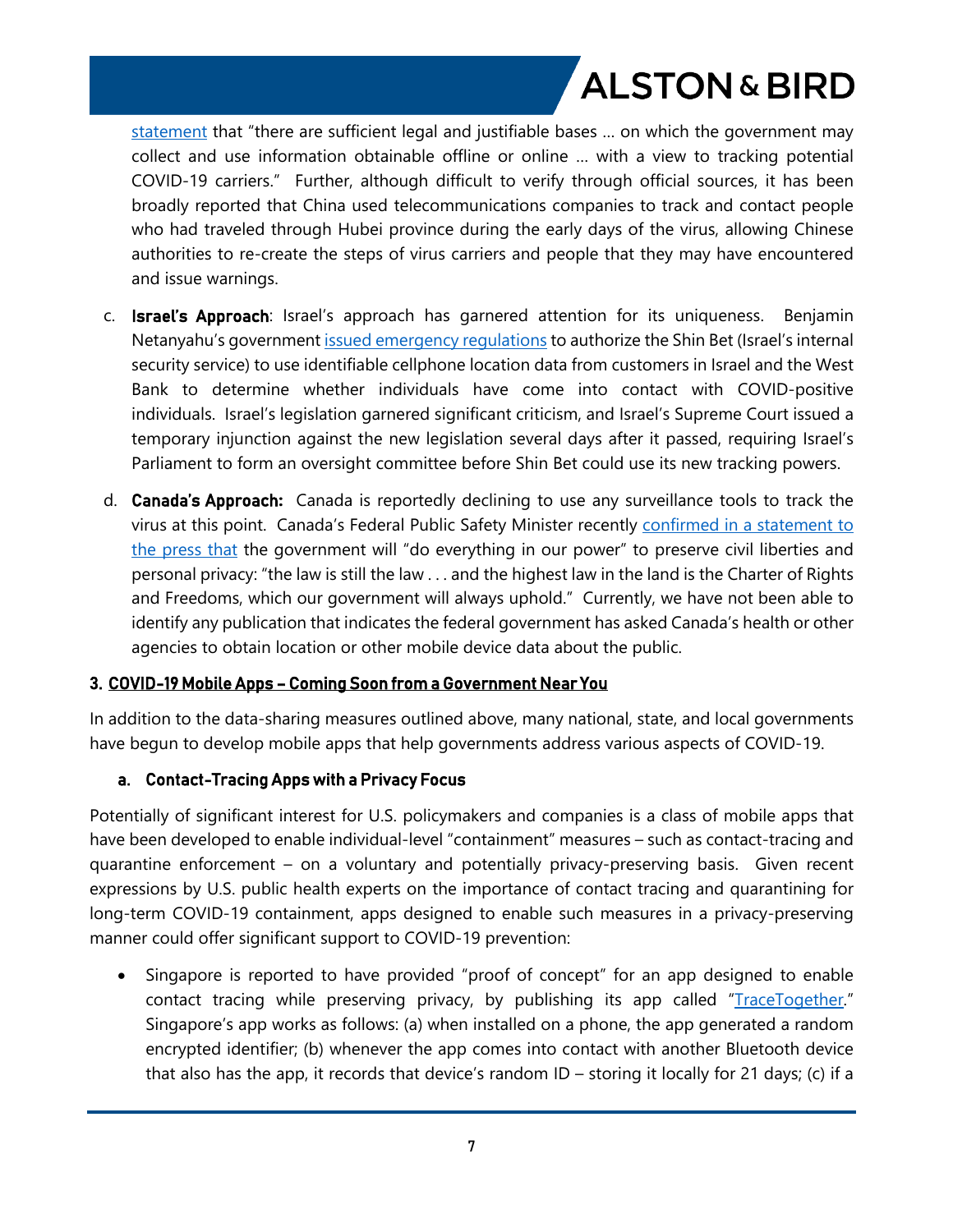user is later diagnosed COVID-19, her phone has a local repository of devices she was in contact with; so (d) all such "contacts" receive a notification on their phones informing them they are potentially exposed, and advising them to get tested.

- Starting in mid-March, German news reports indicated Germany's Heinrich Hertz Institute was working with a European team to develop a new privacy-preserving contact-tracing app. On April 1, "[PEPP-PT](https://www.pepp-pt.org/)" – which stands for "Pan-European Privacy-Preserving Proximity Tracing" – was launched. According to its site, PEPP-PT offers "standards, technology, and services to countries and developers" to enable "tracing of infection chains across national borders" under "a fully privacy-preserving approach." The head of Germany's federal privacy regulator [tweeted](https://twitter.com/UlrichKelber/status/1245285080874070017?s=20) that his office "provided tips and answered questions" to the team that developed PEPP-PT's technology (although it was not part of the initiative and did not issue formal approval). On April 9, France's Minister of Health and Secretary of State for Digital Affairs [jointly announced](https://www.lemonde.fr/planete/article/2020/04/08/stopcovid-l-application-sur-laquelle-travaille-le-gouvernement-pour-contrer-l-epidemie_6035927_3244.html)  [in a press interview](https://www.lemonde.fr/planete/article/2020/04/08/stopcovid-l-application-sur-laquelle-travaille-le-gouvernement-pour-contrer-l-epidemie_6035927_3244.html) that France was developing a contact-tracing mobile app. In this interview, the Minister for Digital Affairs stated that app development is being led by task force headed by France's Inira research institute (which [states](https://www.inria.fr/en/initiative-pepp-pt) it is a founding member of the PEPP-PT initiative), and relies on technology developed by "a European project led by Germany, France, and Switzerland" – suggesting France's app will use PEPP-PT technology.
- Furthermore, in the UK, Oxford researchers [are working on a contact tracing app](https://045.medsci.ox.ac.uk/for-media), based on [research](https://science.sciencemag.org/content/early/2020/03/30/science.abb6936) they have published in the journal Science. The researchers [state](https://045.medsci.ox.ac.uk/for-media) the app will not track movements, but will instead "log a memory of all the app users with whom [a user has] come into close proximity over the last few days;" if any user becomes infected, all such contacts "are alerted instantly and anonymously, and advised to go home and self-isolate." App users can also permit the app to collect additional data to "identify trends," potentially indicating an analytics function.
- Additionally, as stated above, the **[European Commission announced](https://ec.europa.eu/info/sites/info/files/recommendation_on_apps_for_contact_tracing_4.pdf)** it intends to work with Member States to publish a "pan-European approach" for COVID-19 mobile apps by April 15. European regulators have already [tweeted](https://twitter.com/W_Wiewiorowski/status/1243443048304062464?s=20) that there will be a need for differences between Singapore's "TraceTogether" and European contact tracing apps. The intended involvement of the European Data Protection Board and European Data Protection Supervisor in the Commission's development of a pan-European app approach should ensure privacy regulators can represent privacy interests in this process.

#### **b. Further Mobile Apps in Development Around the World**

Apart from the above contact-tracing apps, governmental COVID-19 apps in other jurisdictions address a wide variety of use cases, and vary significantly in the degree of invasiveness and/or privacy protection they offer. These governmental apps are far from uniform and are designed to reflect local policy priorities; there is no one set of common functionalities to create a COVID-19 app. Apps have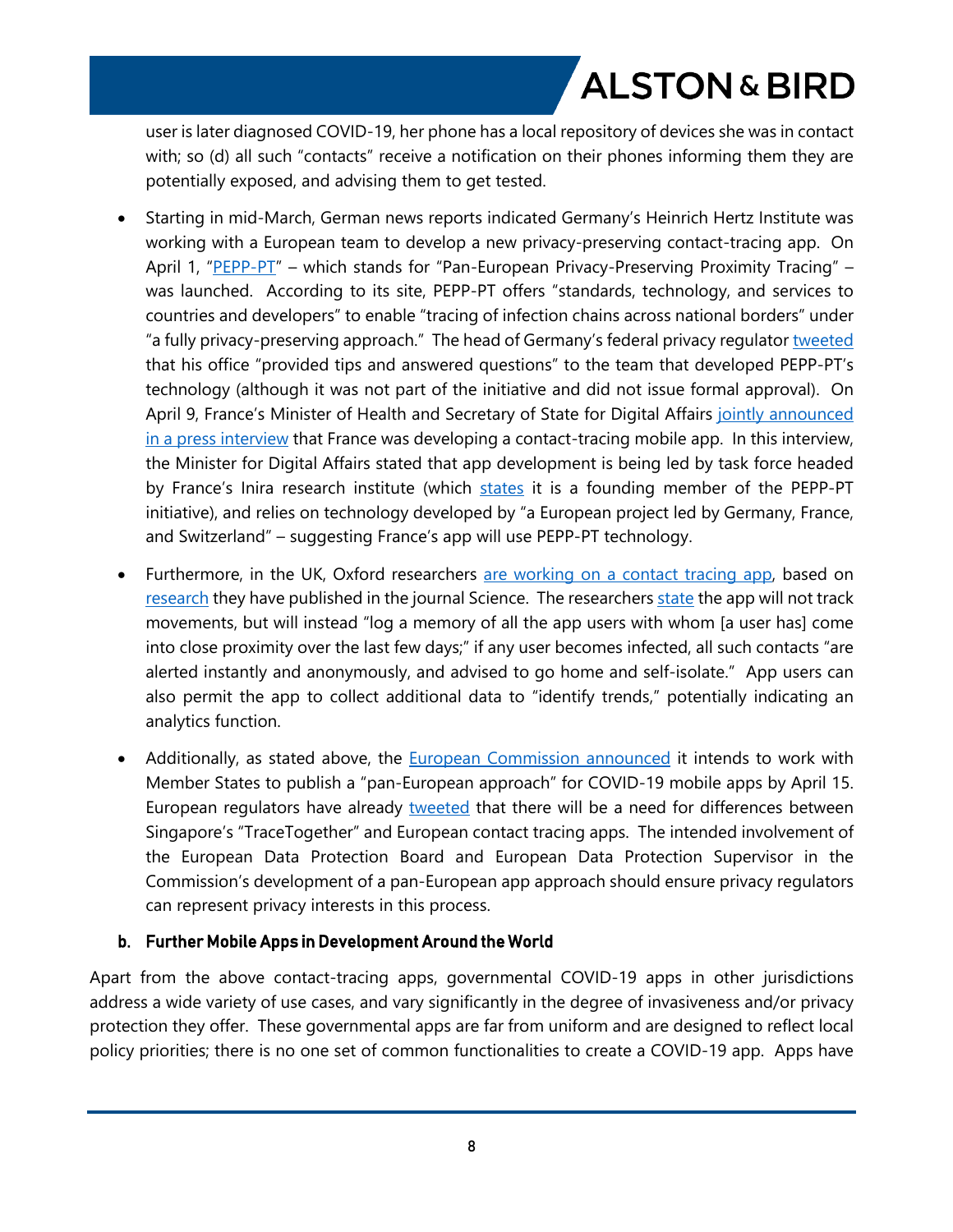been published by, *inter alia*, [Argentina](https://apps.apple.com/ar/app/covid-19-ministerio-de-salud/id1503956284), [Brazil,](https://apps.apple.com/us/app/coronav%C3%ADrus-sus/id1408008382) [Colombia](https://apps.apple.com/bf/app/coronapp-colombia/id1502037648), [Ecuador](https://play.google.com/store/apps/details?id=ec.gob.gobiernoelectronico.coronavirus), [Israel,](https://apps.apple.com/il/app/coronapp/id1500189423) [Poland,](https://apps.apple.com/pl/app/kwarantanna-domowa/id1502997499?l=pl) [Uruguay,](https://apps.apple.com/us/app/id1503026854) [Vietnam](https://play.google.com/store/apps/details?id=com.Eha.covid_19), and Indian states (e.g. [Punjab\)](https://play.google.com/store/apps/details?id=in.gov.punjab.cova.punjab):

- The Spanish Region of Catalonia was one of the first governments to offer a COVID-19 app, named ["Stop Covid-19 Cat](https://apps.apple.com/app/id1502992288)." The aim of the app is to enable self-diagnosis and avoid overuse of hospital facilities. Users who download the app take a COVID diagnostic test by inputting their symptoms, including their temperature, along with their ID number from their health insurance card (which can link to additional medical records). The app then provides heath recommendations to the user, and if an individual appears to be in a high-risk condition, medical personnel can contact them for treatment. The app also permits marking and statistical tracking of individuals suspected of carrying the virus for Catalan health agencies.
- In contrast, Poland's ["Home Quarantine" app](https://www.gov.pl/web/koronawirus/kwarantanna-domowa) ("Kwarantanna domowa") helps Polish authorities monitor individuals who have been ordered to quarantine at home. Individuals under quarantine download the app, enable location tracking, and upload geotagged selfies at periodic intervals to confirm their presence within their home. Failure to upload the selfies or perform other actions prompted by the app can result in an automated alert being sent to Polish authorities. The app also enables quarantined individuals to make requests for in-home supplies (such as groceries) to Polish social services.

#### **c. COVID-19 Mobile Apps in the United States**

Within the U.S., mobile apps are beginning to play a role in COVID-19 efforts. The U.S. now has COVID-19 self-screening apps, as well as governmentally-issued contact-tracing apps:

- On March 27, the CDC, the White House Coronavirus Task Force, and Apple [announced](https://www.cdc.gov/media/releases/2020/s0327-statement-covid-19-apple-app.html) they have partnered to release a COVID-19 [mobile app](https://apps.apple.com/us/app/id1504132184) and [website](https://www.apple.com/covid19) called "Apple COVID-19." The app contains a COVID-19 self-screening tool that "guides Americans through a series of questions about their health and exposure to determine if they should seek care for COVID-19 symptoms." The app then provides CDC recommendations based on the screen results, and information about when to contact a medical provider.
- MIT's Media Lab [announced](https://www.media.mit.edu/projects/safepaths/overview/) it has created a [mobile app called "SafePaths",](http://safepaths.mit.edu/) which also endeavors to offer "privacy-by-design contact tracing." Stanford University also [announced](https://www.covid-watch.org/) it is developing a contact-tracing app called "COVID Watch," which it states will be designed to provide "privacy-preserving, decentralized Bluetooth contact tracing." It is currently unclear if any governmental apps have integrated SafePaths or COVID Watch technology.
- On April 8, the [State of North Dakota announced](https://www.health.nd.gov/news/north-dakota-launches-care19-app-combat-covid-19) it was launching "Care 19," a contact-tracing app. Care19 users can enable the app to collect their location information to aid North Dakota's Department of Health in contact tracing efforts. The app description indicates users' location information will be collected over time, but only shared with the North Dakota Department "if [the user] consents upon testing positive for COVID-19." The app's **Privacy Policy** indicates that